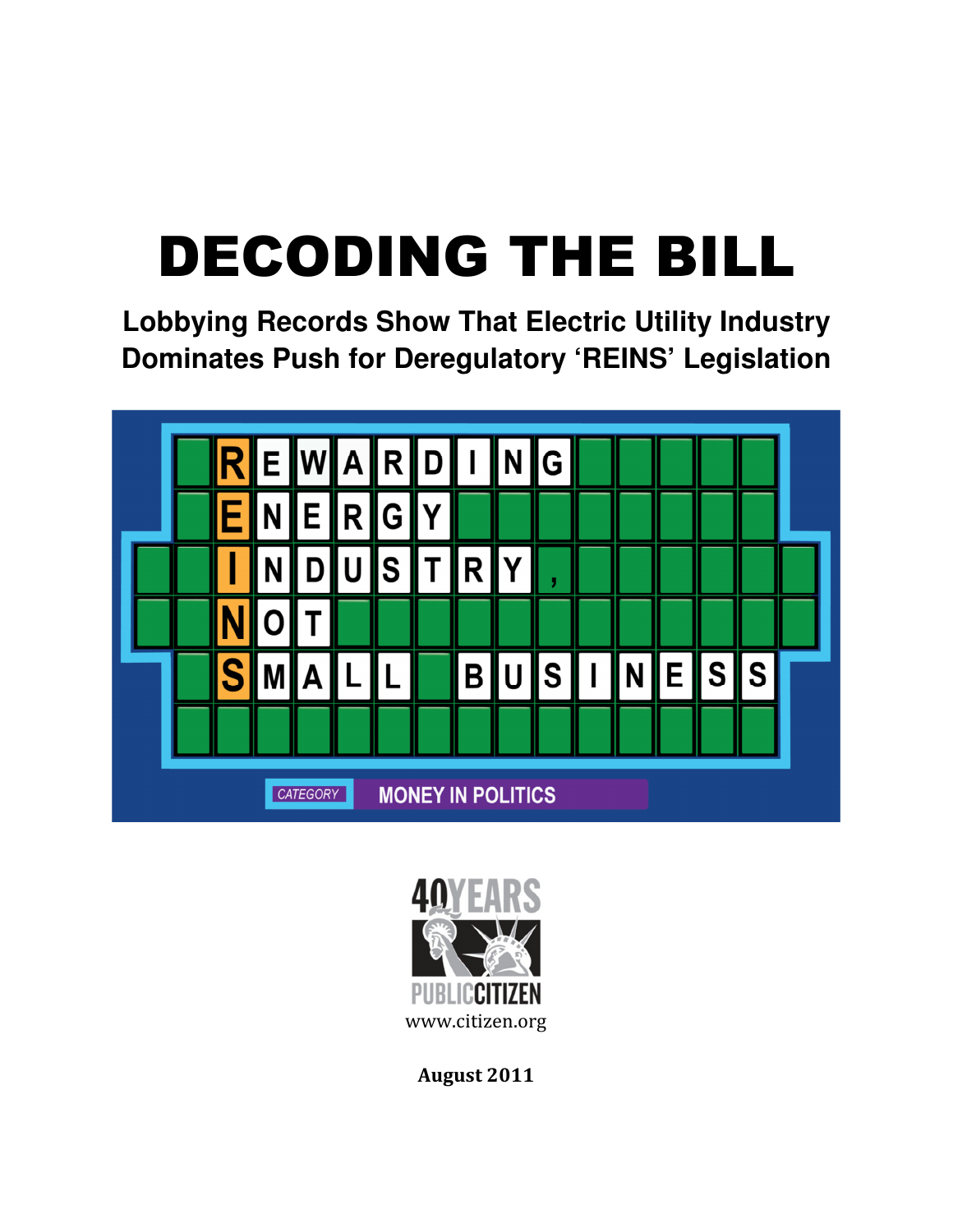### Acknowledgments

This report was written by Amit Narang and Taylor Lincoln of Public Citizen's Congress Watch division.

## About Public Citizen

Public Citizen is a national non-profit organization with more than 225,000 members and supporters. We represent consumer interests through lobbying, litigation, administrative advocacy, research, and public education on a broad range of issues including consumer rights in the marketplace, product safety, financial regulation, safe and affordable health care, campaign finance reform and government ethics, fair trade, climate change, and corporate and government accountability.



Public Citizen's Congress Watch 215 Pennsylvania Ave. S.E. Washington, D.C.20003 P: 202-546-4996 F: 202-547-7392 http://www.citizen.org

© 2011 Public Citizen. All rights reserved.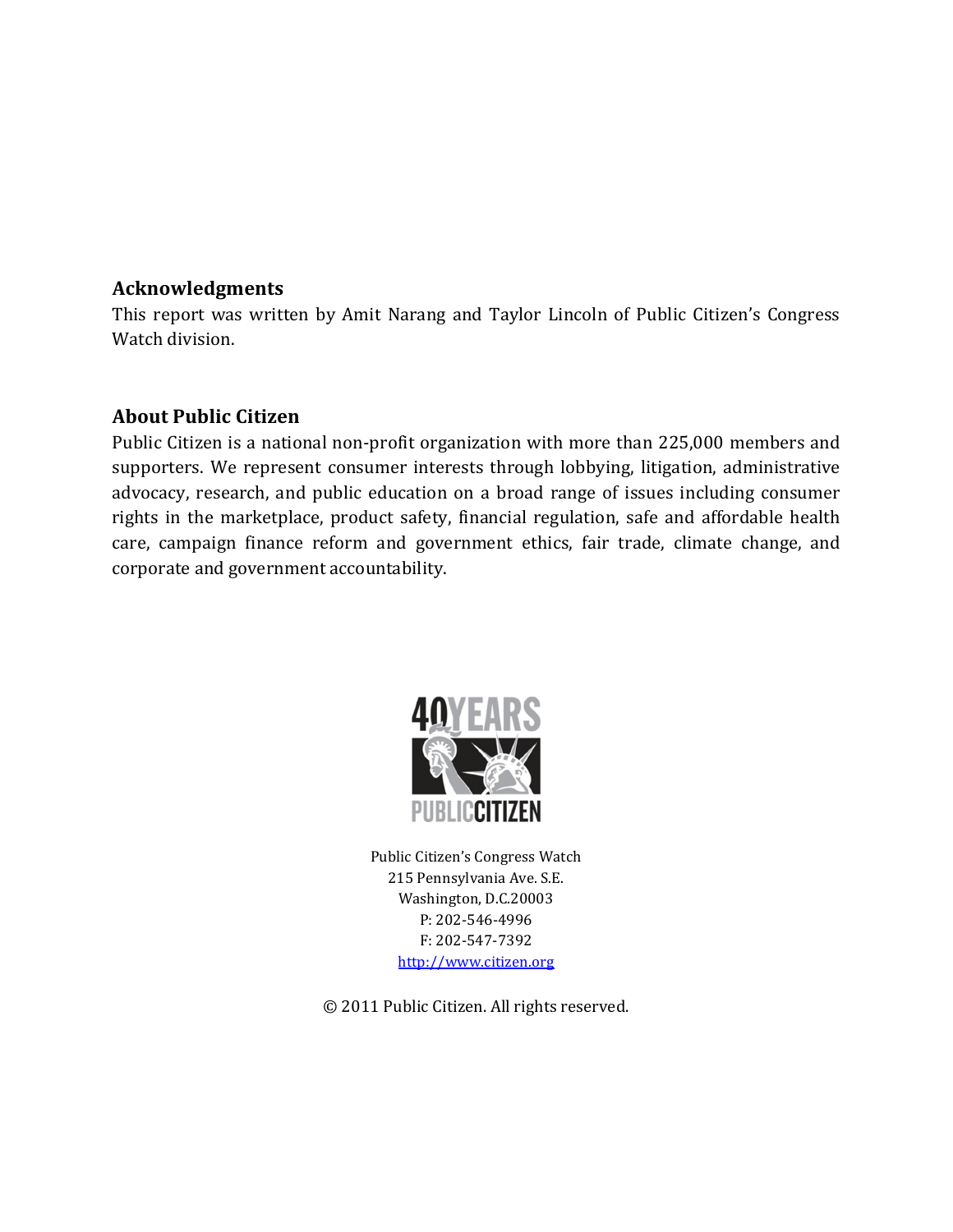```
*** Revised Version<sup>1</sup> ***
```
Republicans in Congress have put forth the REINS Act <sup>2</sup> as their signature proposal to reduce federal regulation. They argue that the bill would help businesses—and particularly small businesses—create jobs. But to the extent that federal lobbying activity provides insight into which industries truly stand to benefit from a bill, REINS appears custom-made for companies in the energy industry, and electric utilities in particular.

The 48 organizations that reported lobbying in support of REINS in the first half of 2011 include 26 energy industry companies or trade associations, including 20 from the electric utility industry, three from the coal industry, and three from the oil & gas industry.<sup>3</sup> [See Figure 1]

| Industry                                    | <b>Number of Organizations Lobbying in</b><br><b>Favor of REINS In First Half of 2011</b> |
|---------------------------------------------|-------------------------------------------------------------------------------------------|
| <b>Electric Utilities</b>                   | 20                                                                                        |
| Misc Manufacturing & Distributing           | 4                                                                                         |
| Mining                                      | 3                                                                                         |
| Oil & Gas                                   | 3                                                                                         |
| Republican/Conservative                     | $\overline{2}$                                                                            |
| <b>General Contractors</b>                  | 2                                                                                         |
| <b>Chemical &amp; Related Manufacturing</b> | $\overline{2}$                                                                            |
| <b>Building Materials &amp; Equipment</b>   | 2                                                                                         |
| <b>Misc Services</b>                        | $\overline{2}$                                                                            |
| Non-Profit Institutions                     |                                                                                           |
| TV/Movies/Music                             | 1                                                                                         |
| <b>Telephone Utilities</b>                  | 1                                                                                         |
| <b>Agricultural Services/Products</b>       | 1                                                                                         |
| Tobacco                                     | 1                                                                                         |
| <b>Business Associations</b>                | 1                                                                                         |
| Automotive                                  |                                                                                           |
| Insurance                                   |                                                                                           |

Figure 1: Industry Breakdown of Organizations Lobbying in Favor Of REINS

Source: Public Citizen analysis of lobbying disclosure data filed with the secretary of the Senate. Industry categorizations from the Center for Responsive Politics (www.opensecrets.org).

Meanwhile, the best known small business advocacy organization, the National Federation of Independent Businesses (NFIB), did not list REINS among the issues on which it spent \$1.4 million lobbying in the first half of 2011.

<sup>1</sup> This report replaced an original version, published on Aug. 9, 2011, that inadvertently omitted several organizations that lobbied on REINS in the first half of 2011.

<sup>2</sup> The bill's title stands for "Regulations from the Executive In Need of Scrutiny."

<sup>3</sup> Note: organizations included in calculations include only those that specifically reported lobbying on REINS. Other organizations may have lobbied REINS and other bills pertaining to the regulatory process but reported their work more generally  $(e.g., "legislation concerning regulatory issues").$  They are not included in this study.

August 2011 3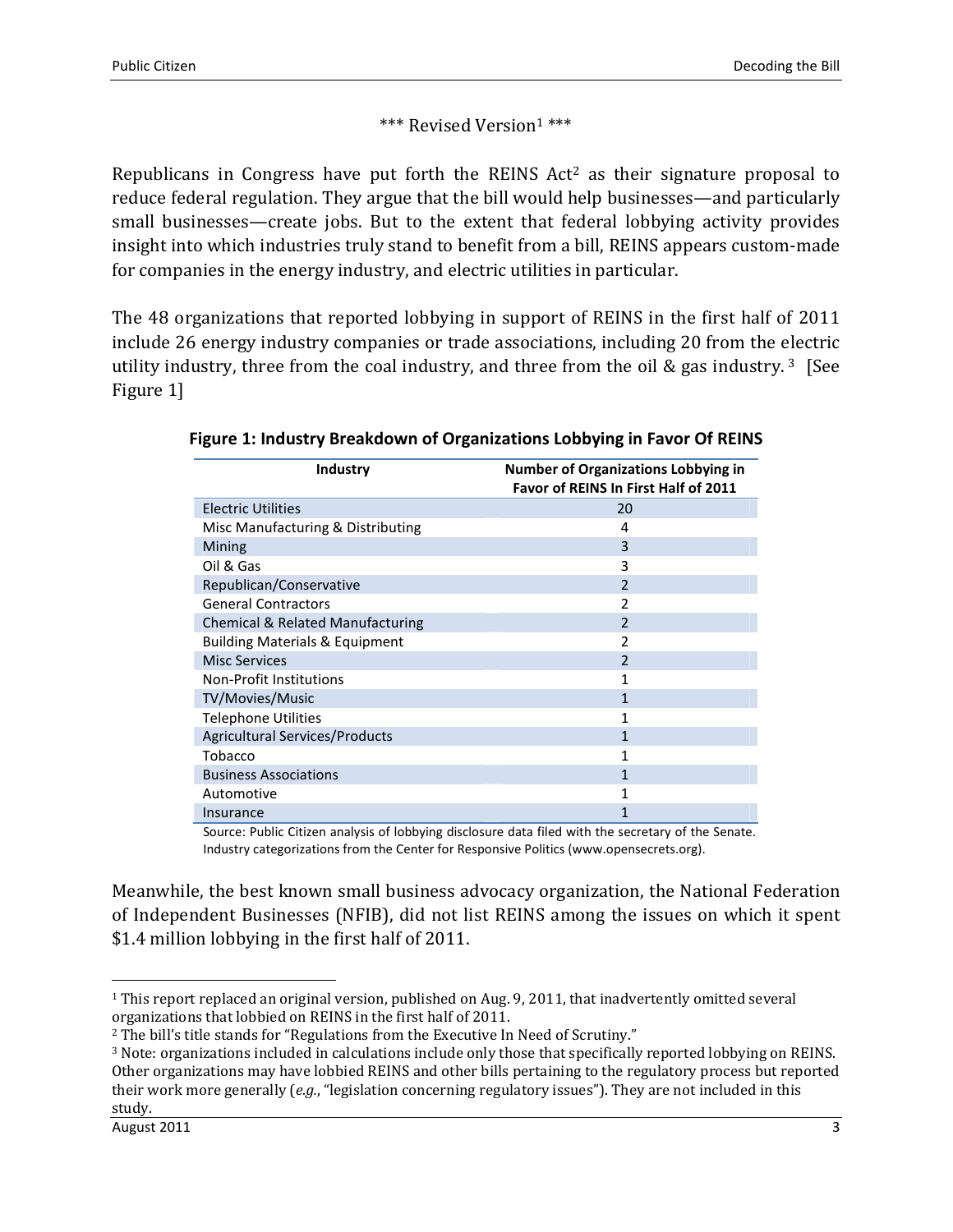#### REINS Billed As Small-Business Measure

Congress often delegates authority to federal agencies to establish regulations to implement laws. This framework allows Congress to address broad policy issues while leaving many of the technical details to agency experts.

The REINS Act, introduced by Sen. Rand Paul (R-Ky.) and Rep. Geoff Davis (R-Ky.), would fundamentally change the process by preventing regulations from taking effect unless Congress votes affirmatively to approve them. This would allow Congress to block regulations (and by proxy the laws they implement) simply by failing to act. Specifically, REINS requires Congress and the president to approve all regulations having an impact of more than \$100 million within 70 legislative days to avoid having the entire proposal tabled until the next Congress.

Many supporters of REINS have cast it as a boon to businesses in general, and particularly small businesses.4 The following statements were taken from a press release announcing the bill's introduction:

- " "This bill will protect families and the **small-business owners** who create 70 percent [of] our nation's jobs from this Administration's onerous and counterproductive regulations." —Sen. Orrin Hatch (R-Utah).<sup>5</sup>
- "In the past few years, faceless bureaucrats in executive branch agencies have increasingly burdened taxpayers and small businesses with costly regulations. —Sen. David Vitter (R-La.).<sup>6</sup>
- "The Obama Administration continues to circumvent Congress by crafting major federal regulations behind closed doors that are crushing America's small businesses and job creators." —Sen. John Thune (R-S.D.).<sup>7</sup>

 $\overline{\phantom{a}}$ 

<sup>4</sup> Although not the subject of this report, allegations that regulators routinely and cavalierly exceed the authority they are granted from Congress are inaccurate. A panoply of laws and executive orders require agencies to go to great lengths to ensure that proposed regulations are crafted in a way that minimizes their effects on businesses, and particularly small businesses. (A chart of the steps to create a new regulation is available here.) If affected industries believe agencies have failed to follow the process correctly or exceeded the scope of the authorizing statute, they may sue to block implementation. As an example of the demands imposed on agencies by the regulatory process, it took the Occupational Safety and Health Administration (OSHA) 12 years to update its rules for operating cranes and derricks, even though industry requested a revision to the rules and the entire 12-year rulemaking process proceeded without significant controversy. A narrative on that rulemaking is available here.

<sup>5</sup>"Senator Rand Paul Introduces REINS Act," Press Release, February 7, 2011. Available at http://www.randpaul2010.com/2011/02/senator-rand-paul-introduces-reins-act/.  $6$ Ibid. 7Ibid.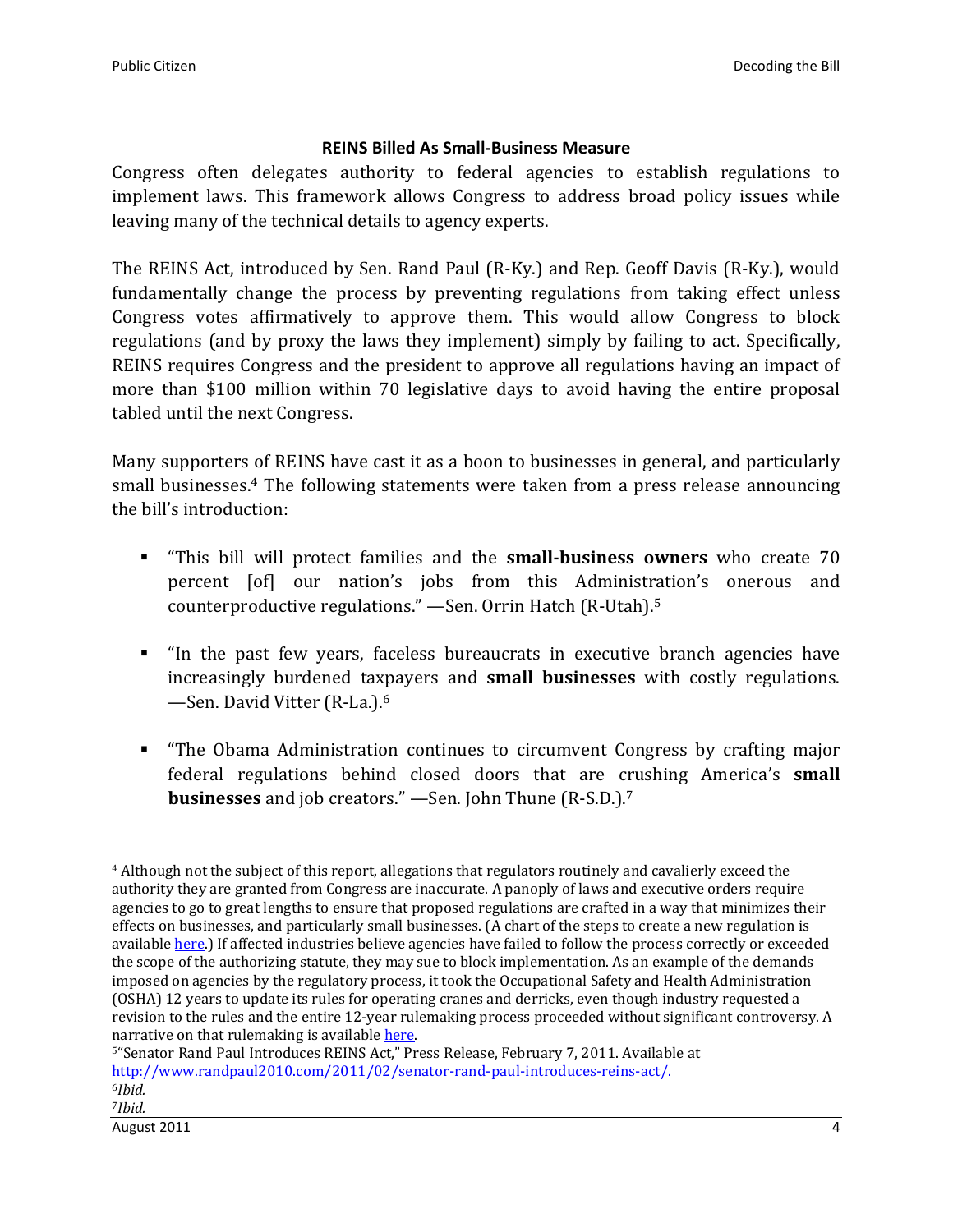- "As I travel Ohio talking to workers and **small business** leaders, time and again I hear about how new regulations handed down by the Obama Administration are making it harder for companies to grow, and to create the jobs we need to get our country back on track ... This legislation will restore order to our system of government and challenge the status quo that has encouraged the growth of government by regulatory fiat." —Sen. Rob Portman (R-Ohio).<sup>8</sup>
- "By creating a new regulatory dynamic and paradigm, the REINS Act will help reduce regulatory burdens and free small and other business to grow, innovate and create jobs." —U.S. Chamber of Commerce.<sup>9</sup>
- "Over-regulation from the federal government is hurting the nation's job creation capabilities ... Greater transparency is vital to help the American people keep their government accountable for what is being imposed upon them. I am pleased to join my Senate colleagues in introducing the REINS Act that does just that." —Sen. James Inhofe (R-Okla.).<sup>10</sup>
- The accountability provided by the REINS Act is necessary to ensure federal agencies cannot unilaterally destroy jobs and harm our economy with unnecessary regulations ... Businesses should be focused on how best to invest and grow to create jobs, not on fending off burdensome micromanagement through regulation from Washington." - Sen. Jim DeMint (R-S.C.).<sup>11</sup>
- "We all know that burdensome federal regulations can pose enormous challenges for businesses, as well as state and local governments. By giving Congress oversight authority over major new executive branch rules, we can take an important step toward stopping the proliferation of heavy-handed Washington mandates." —Sen. Kelly Ayotte (R-R.I.).<sup>12</sup>

<sup>8</sup>Ibid.

l

<sup>9</sup>Ibid.  $10$ *Ibid.*  $11$ *Ibid.*  $12$ *Ibid.* 

August 2011 5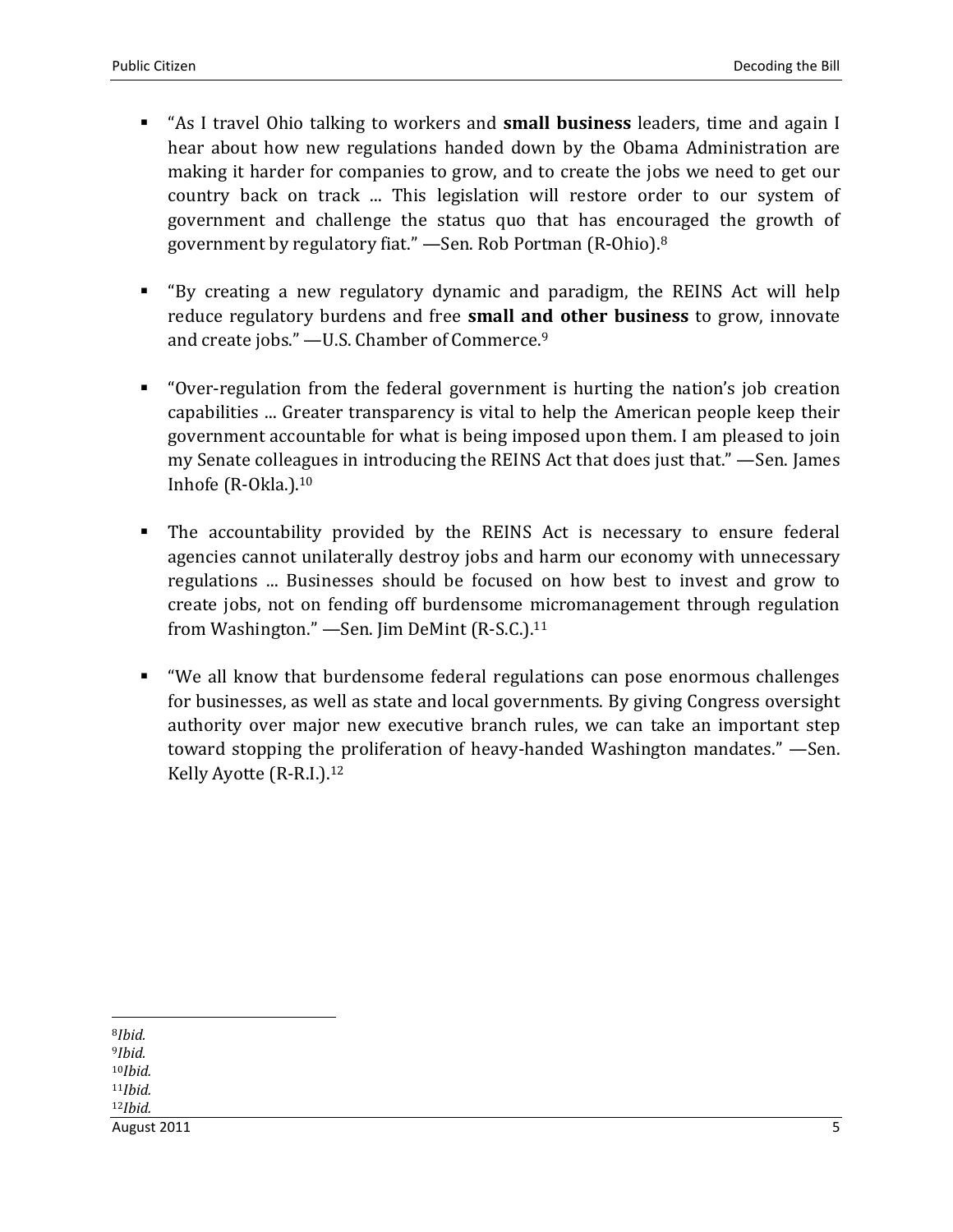"The current administration's onerous mandates and regulations hamper private sector job creation and further the climate of uncertainty that has stalled our nation's economy ... Americans deserve a transparent and accountable regulatory process so job creators can expand their businesses and hire more workers nationwide." - Sen. Roy Blunt (R-Mo.).<sup>13</sup>

#### Pro-REINS Lobbying Organizations Overwhelmingly Hail from Energy Industry

A review of federal lobbying records indicates that the energy industry has been the greatest lobbying force in favor of REINS. Analysis of federal lobbying registrations for the first half of 2011 indicates that 26 of the 48 organizations that lobbied in favor of REINS were energy industry companies or energy industry trade associations. These included 20 electric utility organizations and three from the coal industry, which provides the fuel for about half of the electricity generated in the United States. [See Figure 2]

The electric utility industry has objected to many Environmental Protection Agency (EPA) regulations—such as the Mercury and Air Toxics Standards Rule (MATS) and the Cross-State Air Pollution Rule (CSAPR)—that have been recently finalized or are nearing completion. These rules will require electric utilities to significantly reduce emissions which, electric utility officials say, "will require installation of a large amount of scrubbers and other capital intensive air emission controls."14 Firms such as Southern Company and DTE Energy Company have claimed that these requirements will require them to retire 20 to 30 percent of their coal-fired generating capacity by 2015.<sup>15</sup>

Despite the handwringing over cutting plants, industry officials actually acknowledge the merits of the regulations, at least when talking to investors. Referring to the potential closure of 25 percent of coal-fueled generating capacity, American Electric Power Chairman Mike Morris said, "On balance, we think that is the appropriate way to go … not only to treat our customers, but also to treat our shareholders, near and long term, with that small amount of the fleet going off-line."<sup>16</sup>

l

<sup>13</sup>Ibid.

<sup>14</sup> Testimony of Janet Henry, Deputy General Counsel, American Electric Power, Hearing Before House Subcommittee on Regulatory Affairs, Stimulus Oversight and Government Spending, July 26, 2011, page 6. <sup>15</sup>Ibid. at 10.

August 2011 6 16Amy Harder, "Power Company Contradicts Itself on EPA Rules, "National Journal Daily, June 15, 2011.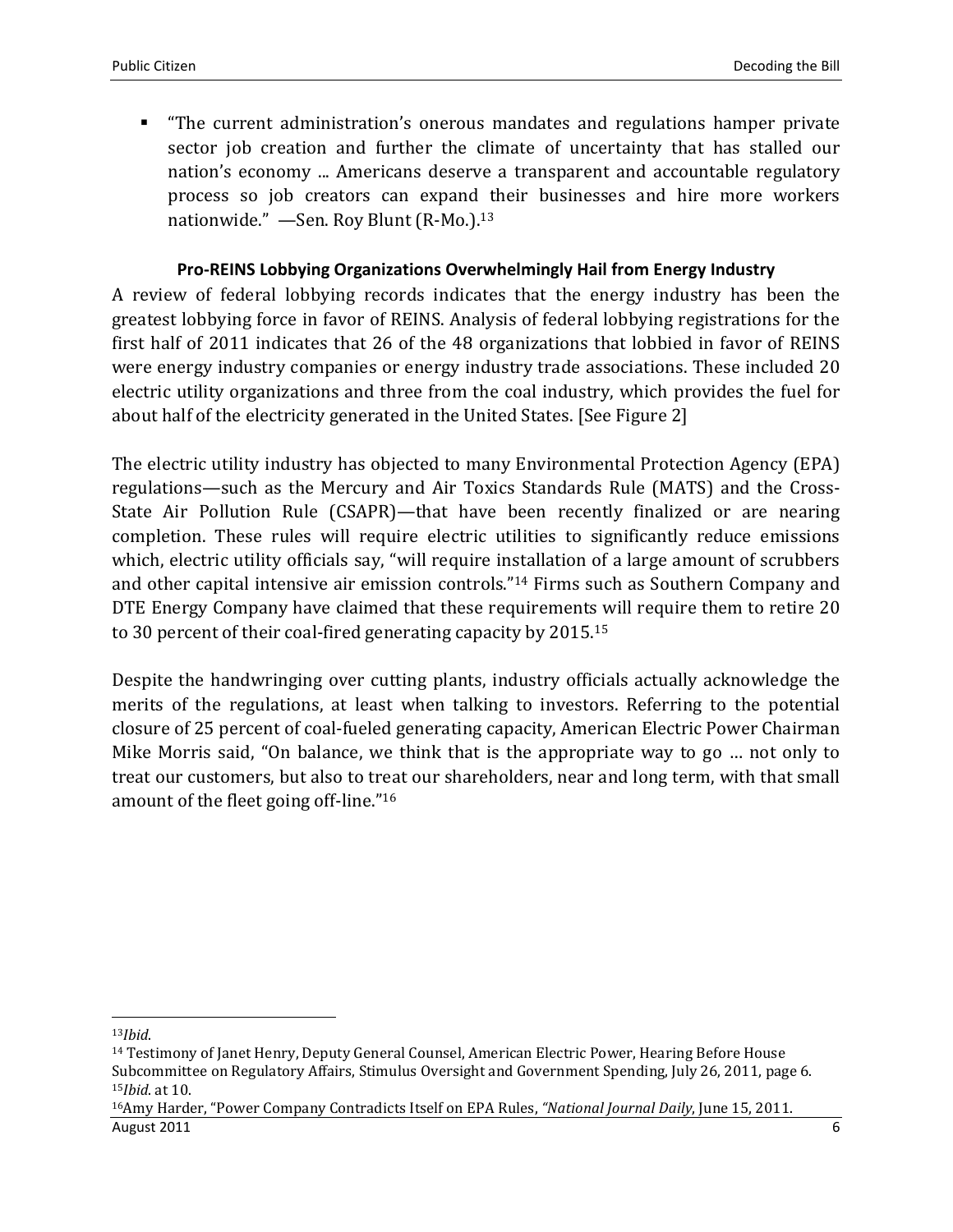| Figure 2: 2011 Lobbying of Organizations Favoring REINS |  |  |  |  |  |
|---------------------------------------------------------|--|--|--|--|--|
|---------------------------------------------------------|--|--|--|--|--|

| Organization                                 | Total Lobbying \$* | Industry                                  |
|----------------------------------------------|--------------------|-------------------------------------------|
| <b>US Chamber of Commerce</b>                | \$19,930,000       | <b>Business Associations</b>              |
| <b>General Electric</b>                      | \$15,360,000       | Misc Manufacturing & Distributing         |
| National Cable & Telecommunications Assn     | \$8,940,000        | TV/Movies/Music                           |
| Edison Electric Institute                    | \$6,930,000        | <b>Electric Utilities</b>                 |
| Southern Co                                  | \$6,120,000        | <b>Electric Utilities</b>                 |
| Koch Industries Public Sector                | \$4,020,000        | Oil & Gas                                 |
| Exxon Mobil                                  | \$3,810,000        | Oil & Gas                                 |
| National Assn of Manufacturers               | \$3,780,000        | Misc Manufacturing & Distributing         |
| Duke Energy                                  | \$3,200,000        | <b>Electric Utilities</b>                 |
| <b>Constellation Energy</b>                  | \$1,670,000        | <b>Electric Utilities</b>                 |
| <b>US Telecom Assn</b>                       | \$1,400,000        | <b>Telephone Utilities</b>                |
| <b>FirstEnergy Corp</b>                      | \$1,265,000        | <b>Electric Utilities</b>                 |
| <b>National Mining Assn</b>                  | \$1,052,834        | Mining                                    |
| <b>Progress Energy</b>                       | \$1,040,000        | <b>Electric Utilities</b>                 |
| <b>AFLAC Inc</b>                             | \$940,000          | Insurance                                 |
| Lorillard Tobacco                            | \$900,000          | Tobacco                                   |
| <b>Xcel Energy</b>                           | \$900,000          | <b>Electric Utilities</b>                 |
| PPL Corp                                     | \$890,000          | <b>Electric Utilities</b>                 |
| <b>Marathon Oil</b>                          | \$880,000          | Oil & Gas                                 |
| <b>Associated Builders &amp; Contractors</b> | \$730,000          | <b>General Contractors</b>                |
| <b>DTE Energy</b>                            | \$710,000          | <b>Electric Utilities</b>                 |
| <b>MidAmerican Energy</b>                    | \$666,858          | <b>Electric Utilities</b>                 |
| <b>CMS Energy</b>                            | \$630,000          | <b>Electric Utilities</b>                 |
| Lyondell Chemical                            | \$520,000          | Chemical & Related Manufacturing          |
| NextEra Energy                               | \$470,000          | <b>Electric Utilities</b>                 |
| <b>PEPCO Holdings</b>                        | \$330,000          | <b>Electric Utilities</b>                 |
| <b>Arch Coal</b>                             | \$300,000          | Mining                                    |
| National Ready Mixed Concrete Assn           | \$280,000          | <b>Building Materials &amp; Equipment</b> |
| Sempra Energy                                | \$280,000          | <b>Electric Utilities</b>                 |
| Americans for Tax Reform                     | \$170,000          | Republican/Conservative                   |
| Ohio Municipal Electric Assn                 | \$150,000          | <b>Electric Utilities</b>                 |
| Construction Industry Round Table            | \$115,175          | <b>General Contractors</b>                |
| California Farm Bureau Federation            | \$110,000          | Agricultural Services/Products            |
| Motor & Equipment Manufacturers Assn         | \$93,321           | Automotive                                |
| Assn for Manufacturing Technology            | \$80,000           | Misc Manufacturing & Distributing         |
| Society of Chemical Manufacturers & Affl     | \$79,000           | Chemical & Related Manufacturing          |
| <b>Brick Industry Assn</b>                   | \$70,000           | <b>Building Materials &amp; Equipment</b> |
| <b>Cliffs Natural Resources</b>              | \$70,000           | Mining                                    |
| <b>Natl Assn Electrical Distributors</b>     | \$56,005           | <b>Electric Utilities</b>                 |
| Forging Industry Assn                        | \$40,000           | Misc Manufacturing & Distributing         |
| <b>Heritage Action for America</b>           | \$40,000           | Republican/Conservative                   |
| National Taxpayers Union                     | \$36,342           | Misc. Services                            |
| Council for Citizens Against Govt Waste      | \$30,000           | Non-Profit Institutions                   |
| <b>MDU Resources Group</b>                   | \$30,000           | <b>Electric Utilities</b>                 |
| Textile Rental Services Assn of America      | \$30,000           | <b>Misc Services</b>                      |
| American Municipal Power Inc                 | \$26,459           | <b>Electric Utilities</b>                 |
| <b>NV Energy</b>                             | \$20,000           | <b>Electric Utilities</b>                 |
| Vectren Corp                                 | \$15,000           | <b>Electric Utilities</b>                 |
| Total                                        | \$89,205,994       |                                           |

Source: Public Citizen analysis of lobbying disclosure data filed with the secretary of the Senate. Industry categorizations from the Center for Responsive Politics (www.opensecrets.org). \*The figures cited here represent the total lobbying expenditures of organizations that lobbied on REINS, not the amount the organizations spent lobbying on REINS specifically.